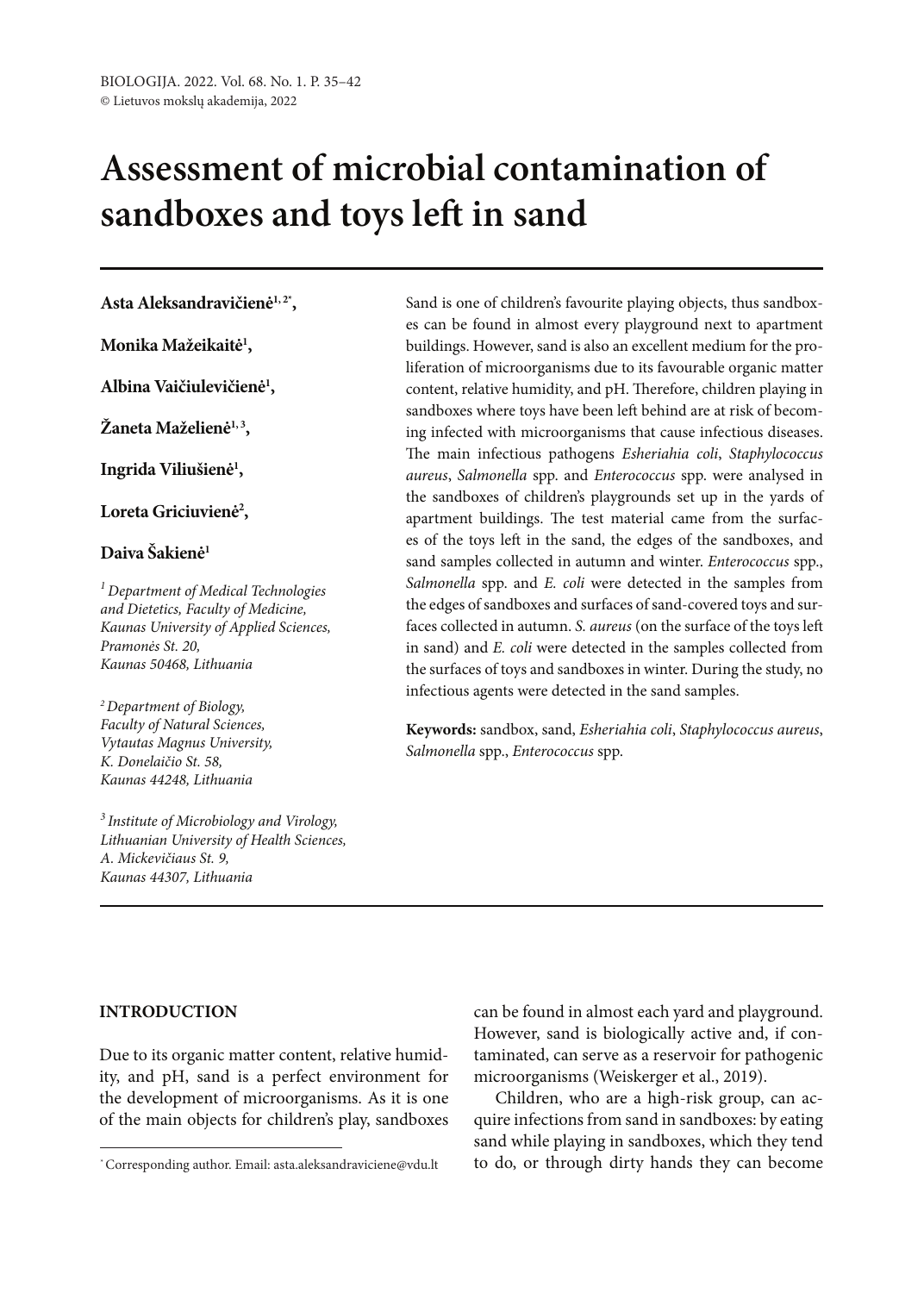infected with enteric infections (Romão et al., 2015). Sandboxes are often polluted with excrements of dogs, cats, and rodents, or bird droppings, and that is why enteric infections are common among children (Gotkowska-Płachta, Korzeniewska, 2015). Wright et al. (2009) found that from a few hundred to several millions of intestinal bacteria such as *Esheriahia coli* can be found in one gram of animal faeces*.* For example, a higher number of enterococci are found in the faeces of animals (dog, cats) than in bird droppings.

These microbes include bacteria such as *Staphylococcus aureus*, *E. coli*, *Enterococcus* spp. and *Salmonella* spp., which can be particularly dangerous to human health. At any time of the year, parasitic bacteria and human-associated pathogenic microbes can be detected in sand samples (Buczek, 2017). The survival rate of those microorganisms in the sand environment depends on temperature, pH, humidity, insolation, and nutrient availability (Gotkowska-Płachta, Korzeniewska, 2015; Romão et al., 2015).

The ability of microorganisms to cause disease is related to their virulence, quantity, and resistance of the organism. The number of bacteria in sand also depends on the season. Any contact with pathogenic microorganisms is a potential threat to human health. Symptoms of infection caused by microorganisms can be mild (mild gastrointestinal disease), severe (inflammation of the urinary tract, respiratory tract, and gastrointestinal tract, bone inflammation) or even fatal, especially in infected children (Mahon et al., 2010; Gotkowska-Płachta, Korzeniewska, 2015).

Epidemiological studies show that children who play in the sand are more likely to catch infection than those who do not play in it. Thus, sand can serve as a means of spreading diseases through direct contact, via sand containing microbes, or indirectly, via contact with toys in the sand which contain bacteria adhering to sand (Vennewald et al., 2010; Delgado, French, 2012; Whitman et al., 2014; Gotkowska-Płachta, Korzeniewska, 2015; Romão et al., 2015; Solo-Gabriele et al., 2016).

The aim of this study was to evaluate the microbial contamination of sandboxes and sand toys in the yards of apartment buildings.

## **MATERIALS AND METHODS**

Qualitative microbiological tests were performed at the microbiology laboratory of the Department of Medical Technologies and Dietetics, Kaunas University of Applied Sciences, Department of Medical Technologies and Dietetics, in accordance with the HN 131: 2015 and LST EN ISO 14698-1 standard in compliance with occupational safety rules.

The study searched for the main infectious agents: *E. coli*, *S. aureus*, *Salmonella* spp. and *Enterococcus* spp.

Sandboxes of children's playgrounds installed in the public yards of Dainava residential area of the city of Kaunas were investigated.

Samples were collected in autumn (in October 2022) and winter (in December 2022) in the same place. A total of 60 samples were collected: 30 samples in autumn and 30 samples in winter. Each group of the 30 samples consisted of ten samples from sandbox edges, ten samples from toys in sandboxes, and ten sand samples.

Different media and reagents were used for bacterial identification: Oxidase Reagent Dropper, TSI agar, Kovacs' reagent, Simons citrate agar medium , Urea medium, Mannitol Salt Agar (MSA), lyophilised rabbit plasma, medium containing DNA, group D serum (all manufactured by Liofilchem, Italy), 3% hydrogen peroxide, and 1% hydrochloric acid (HCl) (Labochema, Lithuania).

The microbiological test relied on the washing method (Mandell et al., 2010). Samples from sandboxes and toys in the sand were collected with a sterile swab into 1% peptone water (PW) and the sand samples themselves into sterile vessels. The sand samples were filtered through a filter with distilled water and seeded before sowing in nutrient media. The evaluation of the microbiological contamination test for washing consisted of six steps: (1) sampling, (2) preparation and quality control of the media, (3) primary inoculation, (4) inoculation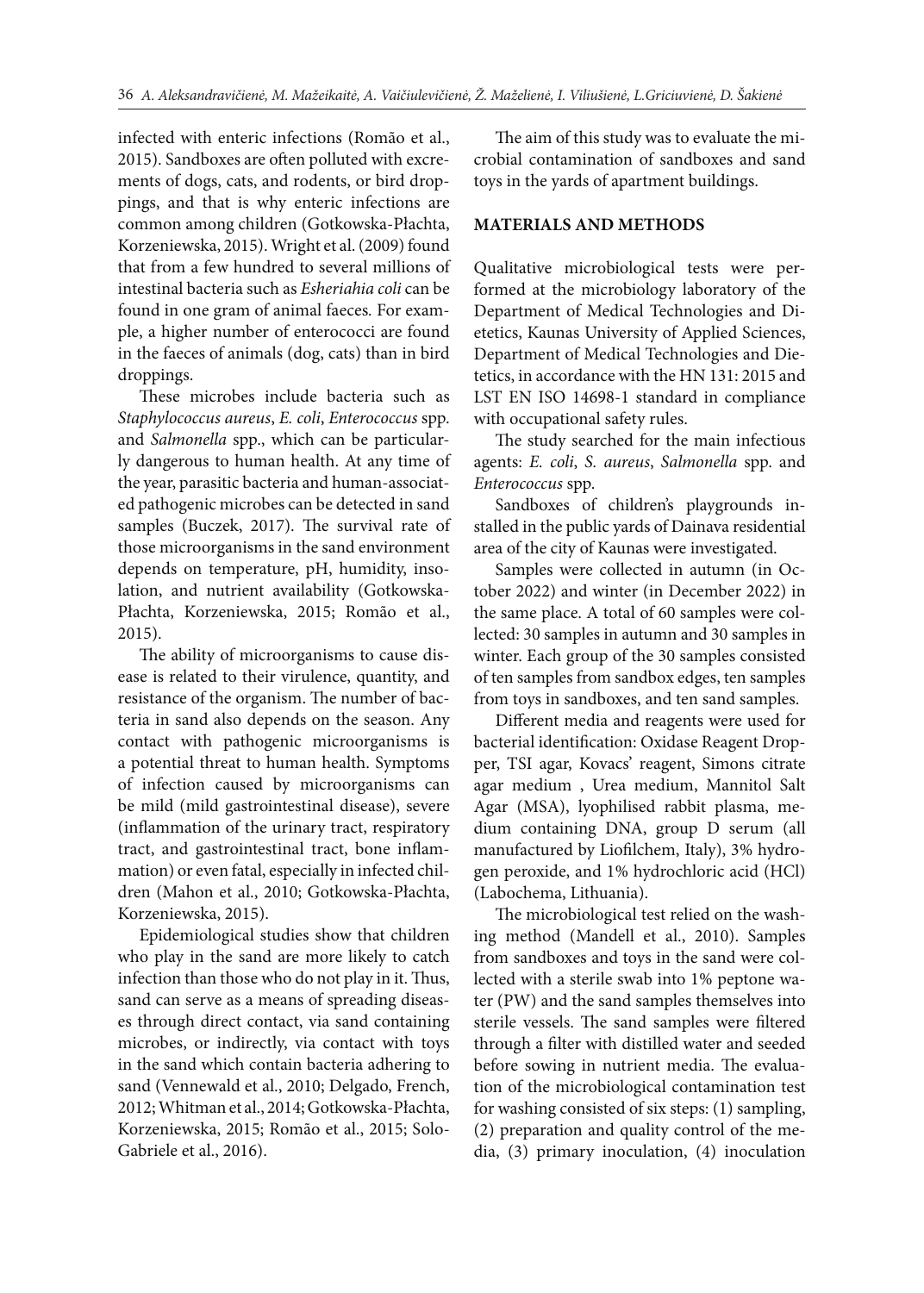of the samples into secondary media, (5) identification of the microorganisms detected in the samples, and (6) evaluation of the results.

**Primary inoculation of samples into the selective media**. The media were prepared according to the manufacturer's recommendations on the media packaging (Liofilchem, Italy). Samples were seeded on Tryptone Bile X-Gluc (TBX) agar for detected *E. coli*, mannitol salt (MDA) agar for *S. aureus*, Bile esculin azide (TEAZ) agar for *Enterococcus* spp., and Xylose Lysine Deoxycholate (XLD) agar for *Salmonella* spp. Samples were incubated for 24 to 48 hours with a control (unseeded) Petri dish +37°C thermostat.

**Primary evaluation of the results and inoculation of samples into secondary nourishing media.** After 24 to 48 hours of incubation, Petri dishes showing growth of bacteria were removed from the thermostat and re-selected. The colour, size, and abundance of the grown colonies were assessed by visual inspection of the Petri dishes. The purity of bacterial cultures was then assessed: a portion of the colony was removed from the culture medium using a sterile microbiological loop, placed on a slide, and distributed by mixing with physiological saline (NaCl). The smear was fixed with a spirit light and stained using Gram stain. The stained smear was microscopically immersed and evaluated morphologically. The size, arrangement, and the colour of the bacteria were observed: the walls of gram-negative (–) bacteria turned red, the walls of gram-positive  $(+)$ bacteria turned blue. The growth of *E. coli* with blue-green colonies was observed on TBX agar, the growth of *S. aureus* was observed on MDA agar: bacteria broke down mannitol to acids, resulting in a change in the medium colour from pink to yellow; in TEAZ agar, *Enterococcus* spp. black colonies were visible and *Salmonella* spp. pink colonies with a black centre were evident in XLD.

After evaluating the morphological and cultural properties of the cultured bacteria, biochemical properties studies were performed to facilitate more accurate identification of the grown bacterial colonies (Mandell et al., 2010).

# *E. coli* **identification tests:**

**Oxidase test.** Oxidase activity was assessed by adding Oxidase Reagent Droppers to a single colony*. E. coli* bacteria did not degrade oxidases, so after adding the reagent, the colour of the colony does not change within 1–3 min.

**Carbohydrate degradation.** Part of the colony was taken from TBX agar in a sterile microbiological loop and inoculated into three-sugar iron (TSI) agar *E. coli* broke down all carbohydrates in TSI – lactose, sucrose, and glucose – to acids and gases.

**Protein degradation.** Kovacs reagent was added dropwise to a tube of tryptone water and the formation of a pink ring was observed, indicating the degradation of *E. coli* proteins to indole.

**Citrate degradation.** Decomposition of citrates was observed in Simans medium. *E. coli* did not degrade citrates, so the Simans medium did not change and remained dark green.

**Urea degradation.** Urea medium did not degrade urea in *E. coli*, so the medium did not change and remained yellowish in colour.

## *S. aureus* **identification tests:**

**Mannitol degradation.** *S. aureus* bacteria broke down mannitol to acids causing the medium to change from pink to yellow.

**Catalase test.** Staphylococci were confirmed by a positive catalase test: 3% hydrogen peroxide was applied to a single colony. The test was positive if foaming was observed, when hydrogen peroxide decomposed into water and oxygen.

**Plasma coagulase test.** Isolated pure bacterial culture was added to a tube containing lyophilised rabbit plasma. The sample was incubated at +37°C in a thermostat for 24 hours. After incubation, plasma coagulation was analysed: if plasma coagulated, then the plasma coagulase test was positive, and if did not, the micro-organism did not coagulate the plasma.

**DNA testing.** The bacterium *S. aureus* broke down DNA. Staphylococci were inoculated on medium containing DNA with a microbiological loop and the Petri dish was incubated at +37°C for 24 hours. After incubation, 1% hydrochloric acid (HCl) was added to the control and to the pure colony culture. The test was positive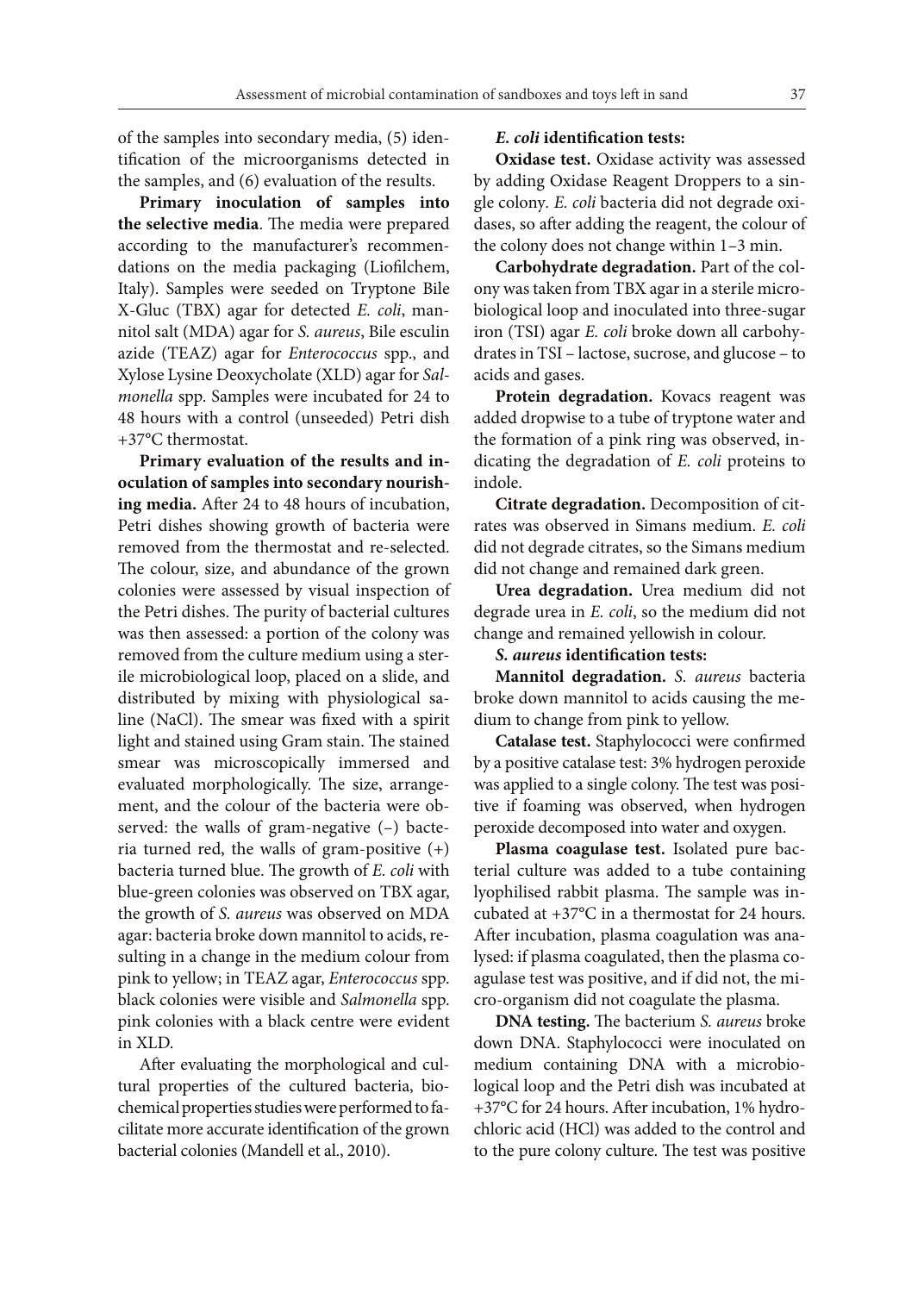if a clear area formed around the spotted colony and a grey area formed on the control dish.

#### *Enterococcus* **spp. identification test:**

**Latex agglutination reaction test.** *Enterococcus* spp. bacterium is group D Streptococcus, so group D serum was used for the agglutination reaction. One drop of group D serum was applied to a special latex plate and a pure enterococcal culture was applied with a microbiological loop. A positive test was indicated by the precipitation of white precipitate during the reaction.

# *Salmonella* **spp. identification tests:**

**Lysine degradation.** *Salmonella* spp. bacteria broke down lysine, so the colour of lysine agar changed from yellow to brown-purple.

**Mannitol degradation.** *Salmonella* spp. broke down mannitol into acids and gases causing the medium to change colour from pink to yellow.

**Carbohydrate decomposition.** In TSI agar (contains three sugars: glucose, lactose, and sucrose) *Salmonella* spp. decomposed only glucose to acids and gases (CO<sub>2</sub> and O<sub>2</sub>), but did not decompose lactose and sucrose.

**Citrate degradation.** Decomposition of citrates was determined in Simans medium; salmonella decomposed citrates, so the medium changed from green to blue.

**Urea degradation.** *Salmonella* spp. did not contain a urease enzyme, so it did not break down urea and the medium remained yellow.

The data were analysed using IBM SPSS Statistics v26 software. Descriptive statistics (frequency), group comparison (Chi-square), and relationship calculation (non-randomness coefficient) were used.

## **RESULTS AND DISCUSSION**

A total of 60 samples from same sites were tested, 30 of which were taken in autumn and 30 in winter. In the washing method, indicators of *E. coli*, *S. aureus*, *Salmonella* spp. and *Enterococcus*  spp. microbial contamination were searched for.

In the 60 analysed samples, the highest detected number was of *Enterococcus* spp. (26.7%, 16/60), *E. coli* (11.7%, 7/60), S*almonella* spp. (6.7%, 4/60), and the lowest number was of *S. aureus* (1.7%, 1/60) (Fig. 1).

Microorganisms were detected on toys from sandboxes (23.3%; 14/60) and the edges of sandboxes (23.3%; 14/60) (Fig. 2). However, no microorganisms were detected in sand itself.

In this study, *E. coli* bacteria were found on the toys in the sand (4) and on sandbox edges (3) (Fig. 2). No statistically significant



**Fig. 1.** Percentage of microorganism detection in samples ( $N = 60$ )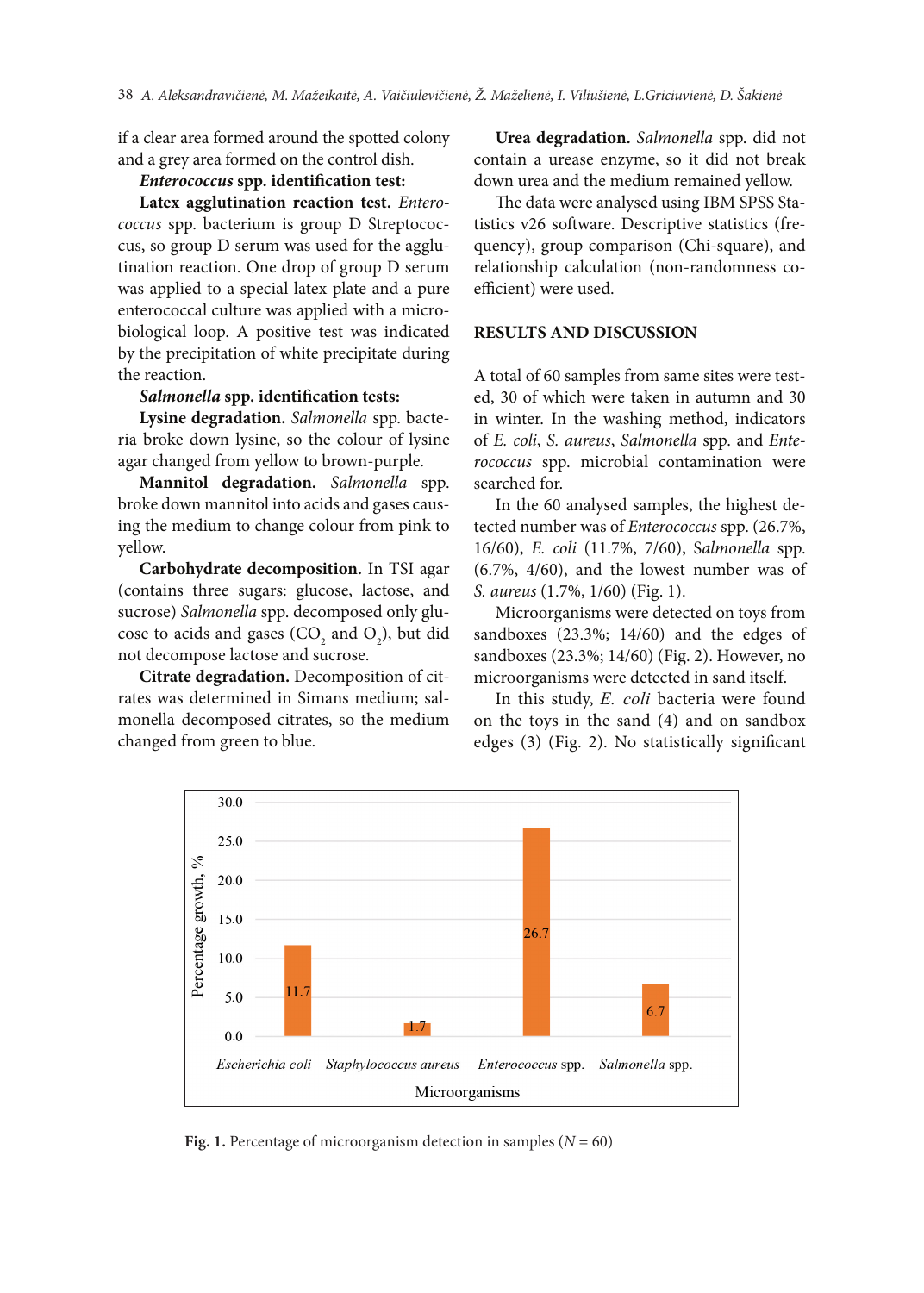

**Fig. 2.** Growth of microorganisms in different sites

association was found between the growth of *E. coli* and different locations of the samples  $(p = 0.122, p > 0.05)$ . The higher concentration of bacteria on the toys in the sand was due to the fact that children were constantly touching the toys with their hands, and the toys could remain in the sandboxes for several years. The bacteria were not found in the sand samples and this may have been influenced by the fact that sand samples was taken from the surface.

Comparison of *S. aureus* bacteria found at different sites showed that only one sample containing *S. aureus* bacteria was found and it was taken from the toys in the sand (Fig. 2). No statistically significant association was determined between growth of *S. aureus* and different sample locations ( $p = 0.362$ ,  $p > 0.05$ ).

According to Shah et al. (2011), different pathogenic microbes could be found in sand: bacteria such as *S. aureus*, including methicillin-resistant strains, protozoa such as *Cryptosporidium* spp., enterovirus, and helminths and yeast such as *Candida parapsilosis*. All pathogenic microorganisms pose the risk of infectious diseases.

Vennewald et al. (2010) reported bacteria isolated in the cases of otitis externa in children who played with sand, such as *S. aureus*, *Streptococcus pyogenes*, gram-negative rods, fungal agents such as *Aspergillus* sp., and

*Candida* sp.The highest number of infected samples in different sites contained *Enterococcus* spp. bacteria (Fig. 2): they grew in eight samples from both the toys in the sand and the edges of sandboxes. A statistically significant association was found between *Enterococcus* spp. bacterial growth in samples taken from different sites ( $p = 0.004$ ,  $p < 0.05$ ). *Enterococcus* spp. bacteria is commonly transmitted via animal (birds, domestic and wild dogs, and cats) faeces in the sand (De Graef et al., 2005). The highest risk of sand contamination is when sandboxes are near trees with bird nests (Delgado, French, 2012).

In this study, *Salmonella* spp. bacteria were found in samples taken from toys in the sand (1) and from the edges of the sandbox (3). More bacteria were found on the edges of the sandboxes than on the toys in the sand (Fig. 2), but no statistically significant association was found between *Salmonella* spp. bacterial growth and different sampling sites ( $p = 0.153$ ,  $p > 0.05$ ).

The presence of microorganisms in sandboxes was analysed in Poland. The sand collected from sandboxes in an unfenced housing estate was heavier infected compared with the sand collected from sandboxes near fenced houses and those farther from trees. The study reported that *Salmonella* spp., *E. coli*, and *Enetrococcus*  spp. were detected (Gotkowska-Płachta, Korzeniewska, 2015).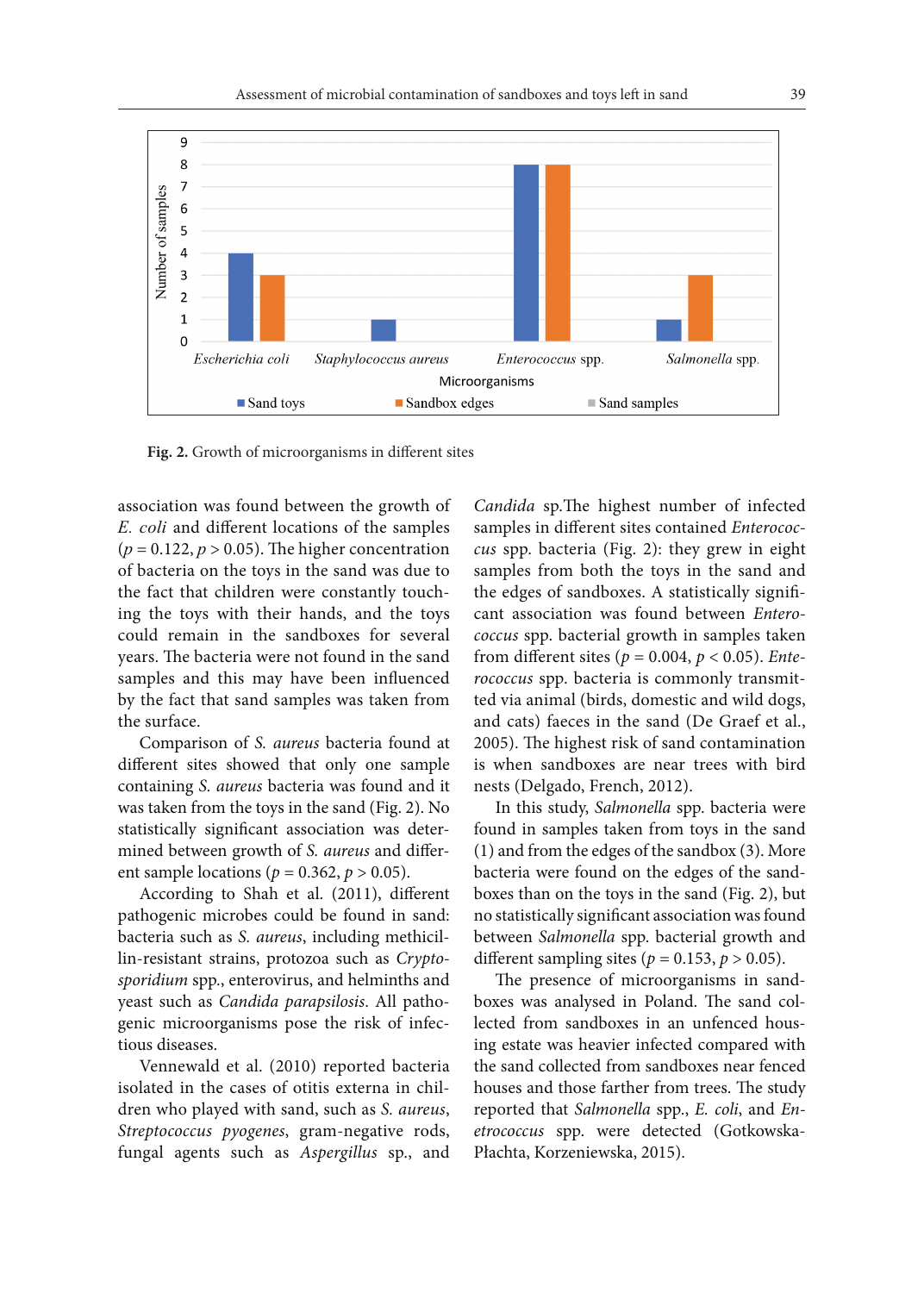Hauschild et al. (2002) performed an analysis of five sandboxes in Poland. The results revealed that six species of *Salmonella*  and 16 species of *Staphylococcus* were detected in sandboxes. The highest number of microorganisms was found in summer (June and July). The increased risk of infectious diseases during summer may be due to the high activity of humans and domestic and wild animals at this time.

Further analysis shows that it is important to focus on the growth of bacteria with relation to the time of the year. The growth of *E. coli* bacteria in autumn and winter is shown in Fig. 3. The results vary, but only slightly: the number of bacteria found in winter (4) is slightly higher than in autumn (3). However, no significant difference could be detected ( $p = 0.688$ ,  $p > 0.05$ ). According to Schostag et al. (2015), seasonal variations in soil moisture, temperature, and nutrients can alter the number of bacteria and their structure. The increased number of bacteria in winter may have been due to melted snow, which is also rich in microorganisms, and considerable temperature changes (before sampling, the outdoor temperature was –15°C, the samples themselves were collected when the air became warmer and was about –2°C).

The growth of *S. aureus* bacteria is compared with regard to the season of the year (Fig. 3). No

*S. aureus* bacteria were found in any of the samples in autumn; however, the bacteria grew in one sample collected in winter. Nevertheless, no statistically significant difference was found  $(p = 0.313, p > 0.05)$ .

*Enterococcus* spp. bacteria grew from more samples collected in autumn (9) in comparison to those collected in winter (7) (Fig. 3). No statistically significant difference was detected  $(p = 0.559, p > 0.05)$ .

Bacterial growth of *Salmonella* spp*.* was also evaluated with regard to the time of the year (Fig. 3). The bacteria grew in four samples collected in autumn and in none of the samples collected during in winter. This difference may have been due to higher temperatures or average humidity levels. Observing *Salmonella* spp., a statistically significant association for bacterial growth was found ( $p = 0.038$ ,  $p < 0.05$ ).

Regarding the results of the present study, bacteria were found both in autumn and in winter; however, the bacteria were different. The highest recorded number was of *Enterococcus* spp. and *E. coli* bacteria, which shows long-standing contamination with pathogenic microorganisms of faecal origin (Gotkowska-Płachta, Korzeniewska, 2015). In this study, *Enterococcus* spp., *Salmonella* spp., and *E. coli* were detected in the samples collected from the edges of sandboxes and surfaces of toys



**Fig. 3.** Growth of microorganisms in different seasons of the year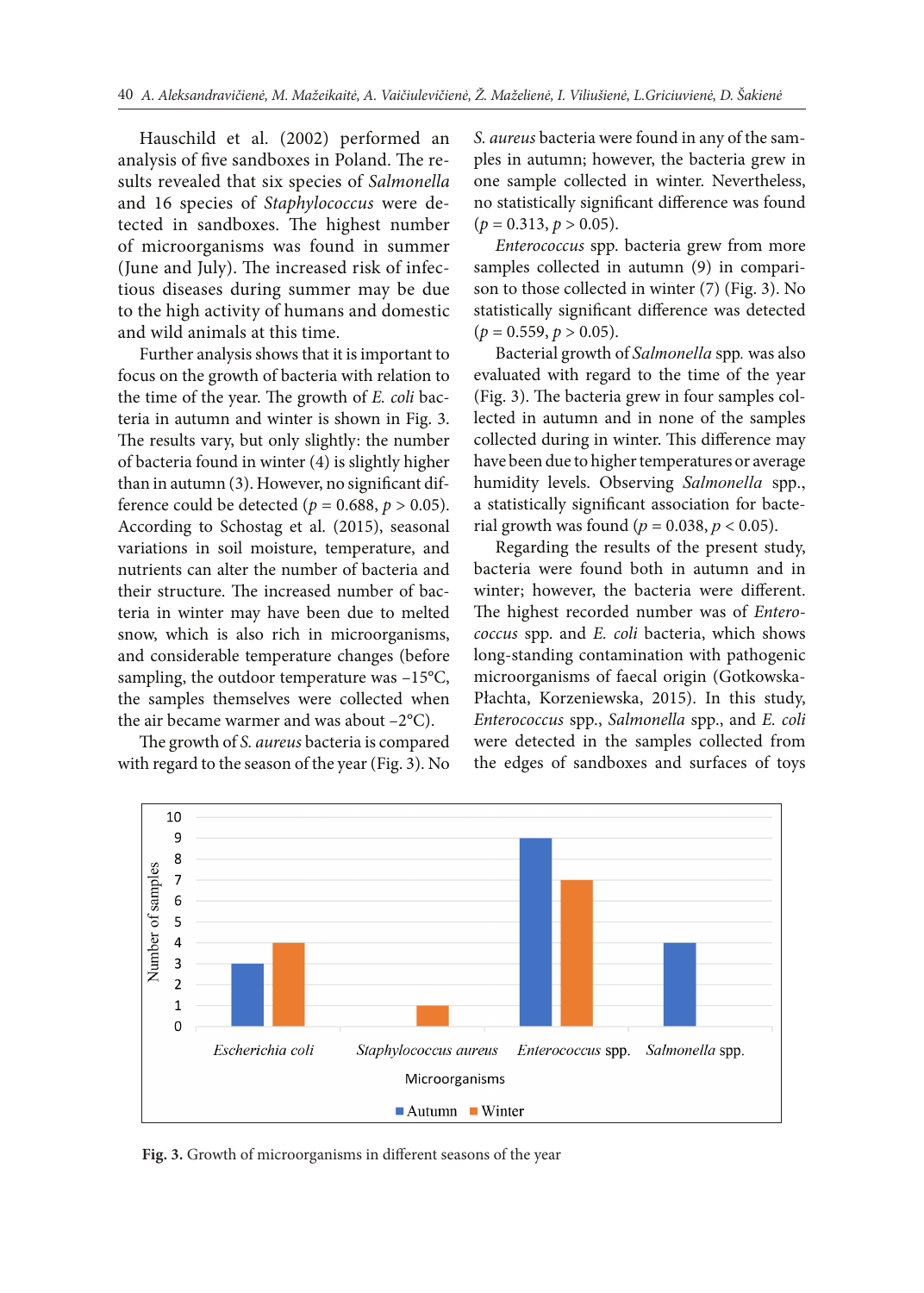during the autumn season. In winter, *S. aureus* were found on the surface of toys in the sand, *Enterococcus* spp. on the surfaces of the edges of sandboxes and the surfaces of the toys in the sand, and *E. coli* on the surfaces of the toys and edges of sandboxes. No infectious agents were detected in the sand samples during the study. Toys can stay in sand for a long time and more than one child plays with the same toys, therefore bacteria accumulate on them and there is a high risk of infection for the children playing with them. This may be because the sandboxes are not tightly closed and are frequented by wild and domestic dogs, cats, and birds.

Sand from sandboxes that are covered and protected from contamination by animal faeces meets the cleanliness category. Thus, protection of sand from faecal contamination by animals is an effective preventive measure. However, this may not be enough: it is necessary to de-worm pets, limit the number of unattended animals, and raise hygiene skills in children playing in the sandbox (Bozhko et al., 2018).

## **CONCLUSIONS**

With regard to the diversity of microbes found in sand, further research is needed to identify the main microorganism and to link the microbes found in the sand with risks to human health. All classes of microbes should be assessed in an environmental assessment of sandboxes and playgrounds.

> Received 24 January 2022 Accepted 3 March 2022

## **References**

- 1. Bozhko GG, Maslennikova LA, Kovaleva IV, Akhmetzyanova ED. Prevention of Toxocarosis. Eur J Nat Hist. 2018; 4: 46–8.
- 2. Buczek M. Sandy beach microbes: the good, the bad, and the flesh-eating. ASM. 2017.
- 3. De Graef EM, Devriese LA, Baele M, Vancanneyt M, Swings J, Haesebrouck F, Decostere A. Identification of enterococcal, streptococcaland Weissella species inthefaecal flora of individually owned dogs. J Appl Microbiol. 2005; 99: 348–53.
- 4. Delgado-Velez CA, French K. Parasite-bird interactions in urban areas: current evidence and emerging questions. Landsc Urban Plan. 2012; 105: 5–14.
- 5. Gotkowska-Płachta A, Korzeniewska E. Microbial evaluation of sandboxes located in urban area. Ecotoxicol Environ Saf. 2015; 113: 64–71.
- 6. Hauschild T, Kachniarz J, Buczek J. Bacteria isolated from sandboxes in the city. Med Weter. 2002; 58: 513–6.
- 7. Mahon CR, Lehman DC, Manuselis G. Textbook of diagnostic microbiology. 4th ed. W. B. Saunders Company, Philadelphia, London, Toronto, Montreal, Sydney, Tokyo, USA; 2010.
- 8. Mandell GL, Bennett JE, Dolin R, Kelvin GV. Mandell, Douglas, and Bennett's Principles and Practice of Infectious Diseases. 7th ed. Mandell GL, Bennett JE, Dolin R editors. Philadelphia, PA: Churchill Livingstone/Elsevier; 2010.
- 9. Romão D, Sabino R, Viegas C, Verissimo C, Barroso H, Duarte A, et al. Children and sand play: screening of potential harmful microorganisms in sandboxes, parks, and beaches. Curr Fungal Infect Rep. 2015; 9: 155–63.
- 10. Schostag M, Stibal M, Jacobsen CS, Bælum J, Taş N, Elberling B, Jansson JK, Semenchuk P, Priemé A. Distinct summer and winter bacterial communities in the active layer of Svalbard permafrost revealed by DNA- and RNA-based analyses. Front Microbiol. 2015; 30: 399.
- 11. Shah AH, Abdelzaher AM, Phillips M, Hernandez R, Solo-Gabriele HM, Kish J, el al. Indicator microbes correlate with pathogenic bacteria, yeasts and helminthes in sand at a subtropical recreational beach site. J Appl Microbiol. 2011; 110: 1571–83.